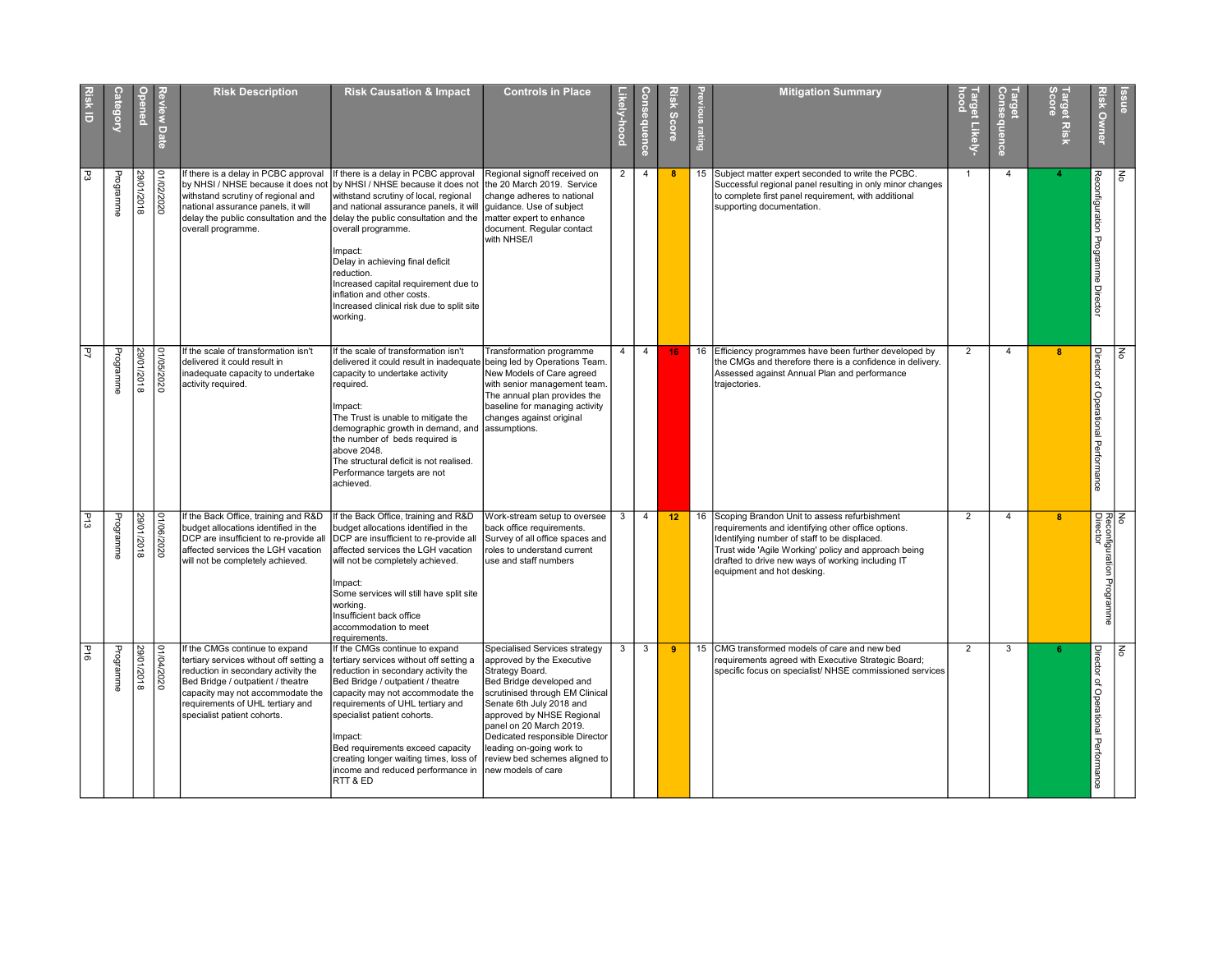| $\overline{G}$                                                                                                                                                                                                                                                                                                                                                                                                                                             | 61d                                                                                                                                                                                                                                                                                | B1d                                                                                                                                                                                                                                                                                                                                                                                                                                                                                                                                                                                        |
|------------------------------------------------------------------------------------------------------------------------------------------------------------------------------------------------------------------------------------------------------------------------------------------------------------------------------------------------------------------------------------------------------------------------------------------------------------|------------------------------------------------------------------------------------------------------------------------------------------------------------------------------------------------------------------------------------------------------------------------------------|--------------------------------------------------------------------------------------------------------------------------------------------------------------------------------------------------------------------------------------------------------------------------------------------------------------------------------------------------------------------------------------------------------------------------------------------------------------------------------------------------------------------------------------------------------------------------------------------|
| Consultation                                                                                                                                                                                                                                                                                                                                                                                                                                               | Programme                                                                                                                                                                                                                                                                          | Programme                                                                                                                                                                                                                                                                                                                                                                                                                                                                                                                                                                                  |
| 25/10/2016                                                                                                                                                                                                                                                                                                                                                                                                                                                 | 31110/2019                                                                                                                                                                                                                                                                         | 25/10/2016                                                                                                                                                                                                                                                                                                                                                                                                                                                                                                                                                                                 |
| 02022010                                                                                                                                                                                                                                                                                                                                                                                                                                                   | 0106/2019                                                                                                                                                                                                                                                                          | 1/04/2020                                                                                                                                                                                                                                                                                                                                                                                                                                                                                                                                                                                  |
| If the consultation is referred to<br>Judicial Review by local and Nationa<br>interest groups or individuals who<br>choose to challenge the consultation<br>process because the consultation<br>did not follow due process, there will<br>be significant delay to the<br>programme delivery timescales.                                                                                                                                                    | If the construction market does not<br>have capacity to deliver the<br>significant NHS projects<br>simultaneously, this may cause<br>delays and / or cost increases.                                                                                                               | If there is a delay in getting approval<br>of the PCBC at the NHSI national<br>panel and with the DHSC / Treasury<br>it will delay business case<br>development timescales and<br>increase the length of the<br>Reconfiguration programme.                                                                                                                                                                                                                                                                                                                                                 |
| If the programme is referred to<br>Judicial Review by local and National clinical case for change.<br>interest groups or individuals who<br>choose to challenge the consultation<br>process because the consultation did that strong reasoning and<br>not follow due process, there will be<br>significant delay to the programme.<br>Impact:<br>Delay to approval of OBC & FBC and Browns-Jacobson<br>subsequent delay to delivery of<br>whole programme. | If the construction market does not<br>have capacity to deliver the<br>significant NHS projects<br>simultaneously, this may cause<br>delays and / or cost increases.<br>Impact:<br>Delay to the FBC and overall<br>construction programme.<br>Cost increase over available budget. | If there is a delay in getting approval<br>of the PCBC at each NHSI regional<br>and national panel and with the<br>DHSC / Treasury it will delay<br>Ibusiness case development<br>timescales and increase the length<br>the Reconfiguration programme.<br>Impact:<br>Sequencing of moves delayed.<br>Interdependencies / phasing<br>impacted.<br>Programme as a whole delayed.<br>Increased capital requirement due to<br>inflation and other costs.<br>Impact on sustainability of services at<br>LGH.<br>Inability to remove the structural<br>deficit or reduce backlog<br>Imaintenance |
| Ensure there is thorough<br>Public engagement (including<br>pre-engagement), ensuring<br>detailed plans are<br>communicated.<br>Work with STP PMO. Legal<br>advice commissioned from                                                                                                                                                                                                                                                                       | Early market engagement,<br>consideration of timetables of<br>other projects across the<br>country when setting UHL's<br>procurement timeframe.                                                                                                                                    | Programme management of<br>interdependencies to monitor<br>and understand the impact of<br>delay on the critical path.<br>Engagement with STP PMO<br>regarding progress on<br>consultation.                                                                                                                                                                                                                                                                                                                                                                                                |
| $\overline{4}$                                                                                                                                                                                                                                                                                                                                                                                                                                             | $2^{\circ}$                                                                                                                                                                                                                                                                        | 3                                                                                                                                                                                                                                                                                                                                                                                                                                                                                                                                                                                          |
| $\overline{4}$                                                                                                                                                                                                                                                                                                                                                                                                                                             | $\overline{4}$                                                                                                                                                                                                                                                                     | $\overline{4}$                                                                                                                                                                                                                                                                                                                                                                                                                                                                                                                                                                             |
| 16 <sub>1</sub>                                                                                                                                                                                                                                                                                                                                                                                                                                            | 8                                                                                                                                                                                                                                                                                  | 12 <sup>2</sup>                                                                                                                                                                                                                                                                                                                                                                                                                                                                                                                                                                            |
|                                                                                                                                                                                                                                                                                                                                                                                                                                                            |                                                                                                                                                                                                                                                                                    | 20                                                                                                                                                                                                                                                                                                                                                                                                                                                                                                                                                                                         |
| 15 Ensure there is thorough clinical case for change.<br>Public engagement (including pre-engagement), ensuring<br>that strong reasoning and detailed plans are<br>communicated.<br>Continue working closely with STP. Legal advice obtained<br>on structure and content of consultation.<br>Ensure clinical leads are identified for each key project.<br>Dialogue with local politicians and influential stakeholders<br>is on-going.                    | new Regular meetings taking place with the other trusts to<br>share intelligence and manage the risk through<br>appropriate timetabling.<br>Highlight the market pressures / concerns with NHSI/E to<br>gain national support and guidance.                                        | The external approvals timescale has been acknowledged<br>and considered in the development of the programme.<br>The Trust will continue to review and develop projects<br>whilst their OBC's are being approved.                                                                                                                                                                                                                                                                                                                                                                          |
| $\overline{3}$                                                                                                                                                                                                                                                                                                                                                                                                                                             | $\overline{1}$                                                                                                                                                                                                                                                                     | 2                                                                                                                                                                                                                                                                                                                                                                                                                                                                                                                                                                                          |
| 3                                                                                                                                                                                                                                                                                                                                                                                                                                                          | $\overline{4}$                                                                                                                                                                                                                                                                     | -4                                                                                                                                                                                                                                                                                                                                                                                                                                                                                                                                                                                         |
| $\overline{\mathbf{9}}$                                                                                                                                                                                                                                                                                                                                                                                                                                    |                                                                                                                                                                                                                                                                                    | я                                                                                                                                                                                                                                                                                                                                                                                                                                                                                                                                                                                          |
| No<br>Director of Strategy and<br>Communications                                                                                                                                                                                                                                                                                                                                                                                                           | Director of Estates and Facilities                                                                                                                                                                                                                                                 | Reconfiguration Programme Director                                                                                                                                                                                                                                                                                                                                                                                                                                                                                                                                                         |
|                                                                                                                                                                                                                                                                                                                                                                                                                                                            | $\overline{g}$                                                                                                                                                                                                                                                                     | 종                                                                                                                                                                                                                                                                                                                                                                                                                                                                                                                                                                                          |
|                                                                                                                                                                                                                                                                                                                                                                                                                                                            |                                                                                                                                                                                                                                                                                    |                                                                                                                                                                                                                                                                                                                                                                                                                                                                                                                                                                                            |
|                                                                                                                                                                                                                                                                                                                                                                                                                                                            |                                                                                                                                                                                                                                                                                    |                                                                                                                                                                                                                                                                                                                                                                                                                                                                                                                                                                                            |
|                                                                                                                                                                                                                                                                                                                                                                                                                                                            |                                                                                                                                                                                                                                                                                    |                                                                                                                                                                                                                                                                                                                                                                                                                                                                                                                                                                                            |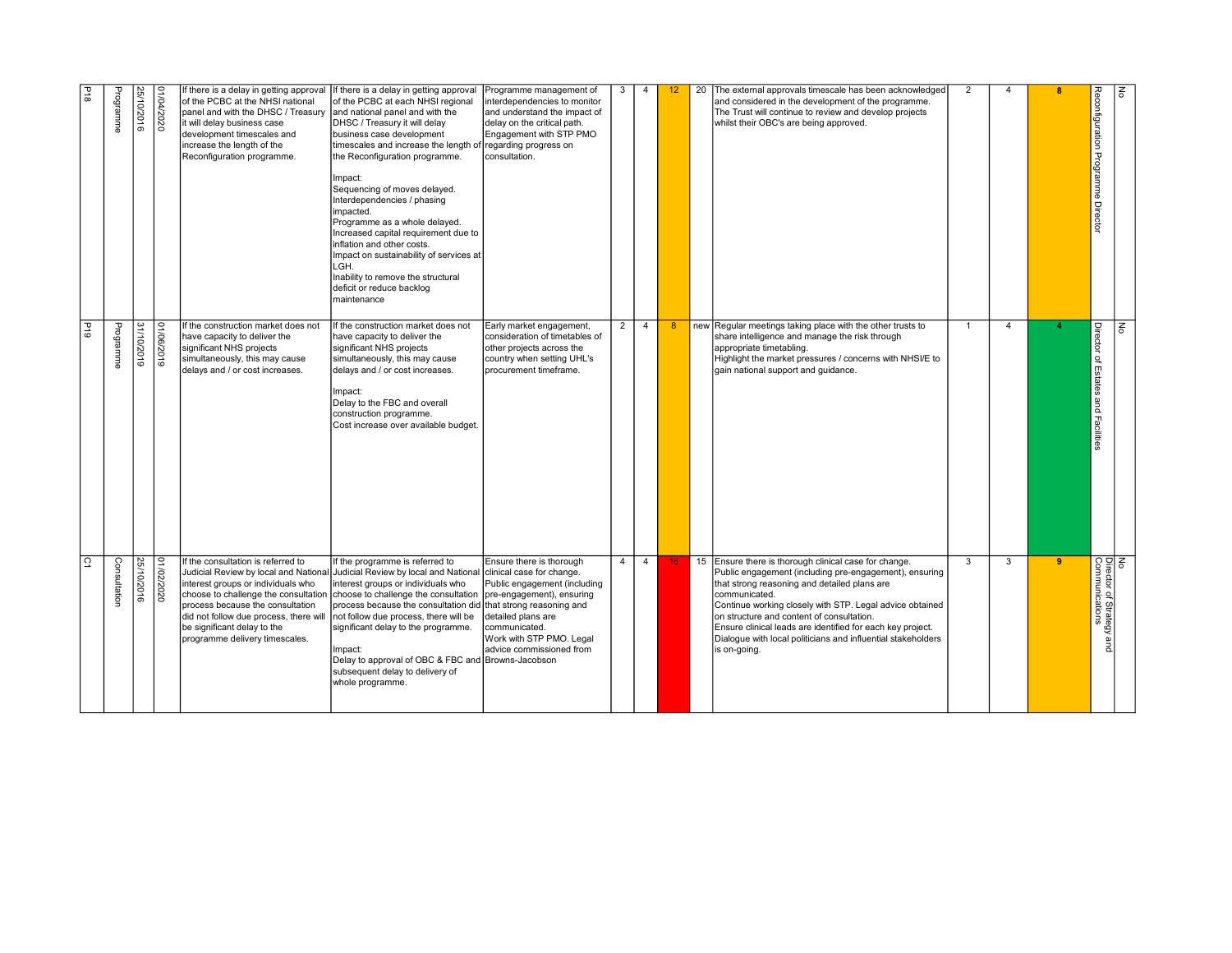| 1001<br>DC2 | Demand & Capacity / STP | 25/10/2016 | 01/06/2020 | If the community work required by<br>LLR in the STP work-streams do not<br>enable UHL to manage demand<br>within the agreed capacity, demand<br>may rise at a level over and above<br>that planned for in the STP,<br>preventing the planned bed<br>reductions.<br>If the CMG's do not deliver the<br>culture shift required to achieve the | If the community work required by<br>LLR in the STP work-streams do not<br>enable UHL to manage demand<br>within the agreed capacity, demand<br>may rise at a level over and above<br>that planned for in the STP, which<br>prevents the planned bed reductions<br>Impact:<br>Failure to manage demand will put<br>increased pressure on the existing<br>bed base and Outpatients and<br>challenge the ability to achieve the 3<br>to 2 site strategy within budget.<br>The level of detail in the plan is<br>variable, therefore some demand<br>management may be significantly<br>more challenging than others.<br>If the CMG's do not deliver the<br>culture shift required to achieve the | DCP to align with up-to-date<br>bed reductions.<br>Plans in place for demand<br>management with the<br>exception of 52 beds.<br>STP work-stream established<br>for Frailty and Multi-Morbidity<br>overseen by UHL CEO.<br>Planned Care Board driving<br>delivery QUIPP assumptions<br>Revised robust transformative<br>models of care have informed | 3            | 5<br>5         |                 | Frailty and Multi-Morbidity work-stream has clear action<br>plan, cross agency signup and project management<br>support to drive delivery. STP SLT ownership.<br>15 Reconfiguration delivers the required capacity across two<br>sites. Delivery of detailed action plans to achieve the                                                                                                                                                                                                                           | 2<br>$\overline{2}$ | -4<br>3        | я               | Director of Strategy and Communications | $\epsilon$<br>$\overline{5}$              |
|-------------|-------------------------|------------|------------|---------------------------------------------------------------------------------------------------------------------------------------------------------------------------------------------------------------------------------------------------------------------------------------------------------------------------------------------|-----------------------------------------------------------------------------------------------------------------------------------------------------------------------------------------------------------------------------------------------------------------------------------------------------------------------------------------------------------------------------------------------------------------------------------------------------------------------------------------------------------------------------------------------------------------------------------------------------------------------------------------------------------------------------------------------|-----------------------------------------------------------------------------------------------------------------------------------------------------------------------------------------------------------------------------------------------------------------------------------------------------------------------------------------------------|--------------|----------------|-----------------|--------------------------------------------------------------------------------------------------------------------------------------------------------------------------------------------------------------------------------------------------------------------------------------------------------------------------------------------------------------------------------------------------------------------------------------------------------------------------------------------------------------------|---------------------|----------------|-----------------|-----------------------------------------|-------------------------------------------|
|             | Demand & Capacity / STF | 25/10/2016 | 0202/2020  | internal transformation plans then<br>the bed, theatre and OP efficiencies<br>assumed within the bid will not be<br>delivered to their full extent.                                                                                                                                                                                         | internal transformation plans then the the efficiencies underpinning<br>bed, theatre and OP efficiencies<br>assumed within the bid will not be<br>delivered to their full extent.<br>Impact:<br>Failure to downsize in total, or in line<br>with phasing requirements, as<br>required to achieve the 3 to 2 site<br>strategy.<br>Desire to reduce the bed occupancy<br>to ensure capacity to meet winter<br>pressures is not achievable.<br>Planned bed reductions won't be<br>lachieved.                                                                                                                                                                                                     | the bed bridge, outpatient<br>activity and physical capacity<br>plans. Assumptions include<br>reduction of inpatient bed<br>occupancy to 85%, increased<br>outpatient capacity (from 10 to<br>15 sessions per week) and<br>theatre utilisation (14 sessions<br>per week).                                                                           |              |                |                 | agreed models of care will be closely monitored through<br>the Reconfiguration Programme Board and escalated to<br>Trust Board if required.<br>At times of peak pressure, an increased inpatient bed<br>occupancy of 88% can be delivered without significant<br>impact on clinical services.<br>Robust workforce planning and recruitment strategy in<br>order to deliver the increased outpatient and theatre<br>sessions; and models of care which identify activity being<br>undertaken in community settings. |                     |                |                 | Director of Operational Performance     |                                           |
| ES2         | Estates                 | 07/04/2017 | 31/01/2020 | If the infrastructure review did not<br>capture all the local requirements,<br>the budget may not be adequate to<br>deliver the requirements.                                                                                                                                                                                               | If the infrastructure review did not<br>capture all the local requirements,<br>the budget may not be adequate to<br>deliver the requirements.<br>Impact:<br><b>ICapital cost of Infrastructure</b><br>requirements are underestimated<br>leaving a cost gap.                                                                                                                                                                                                                                                                                                                                                                                                                                  | The Infrastructure plan is now<br>reviewed as part of the overall<br>5 year reconfiguration plan<br>instead of project by project.<br>Estates involvement in all<br>projects from conception and<br>closer working between<br>Estates and Reconfiguration<br>teams.                                                                                 | 3            | 5              |                 | 15 Early engagement with technical advisors appointed on a<br>project by project basis. Overall programme strategy is<br>now to spend earlier in the program on large<br>infrastructures steps to save long term.                                                                                                                                                                                                                                                                                                  | $\overline{2}$      | 5              | 10 <sup>°</sup> | and                                     | No<br>Director of Estates a<br>Facilities |
| ES3         | Estates                 | 07/04/2017 | 020Z/2010  | If there are a large number of<br>reconfiguration construction projects<br>taking place at the same time on<br>hospital sites, the Trust may not<br>sustain operational functionality.                                                                                                                                                      | If there are a large number of<br>reconfiguration construction projects<br>taking place at the same time on<br>hospital sites, the Trust may not<br>sustain operational functionality.<br>Impact:<br>Access and operational issues are<br>Icompromised.<br>Site efficiency and clinical<br>effectiveness are affected.                                                                                                                                                                                                                                                                                                                                                                        | Close communication and<br>sequencing management<br>between projects to ensure<br>operational functionality is<br>considered; oversight by the<br>Reconfiguration Programme<br>Board.<br>Projects are reviewed in the<br>round instead as individual<br>projects.                                                                                   | $\mathbf{3}$ | $\overline{4}$ | 12 <sup>2</sup> | 16 Careful and whole site planning for access and egress.<br>Engagement with clinical teams.<br>Comms strategy for both public and staff.                                                                                                                                                                                                                                                                                                                                                                          | $\overline{2}$      | $\overline{4}$ | $\mathbf{R}$    | Director of Estates and Facilities      | 종                                         |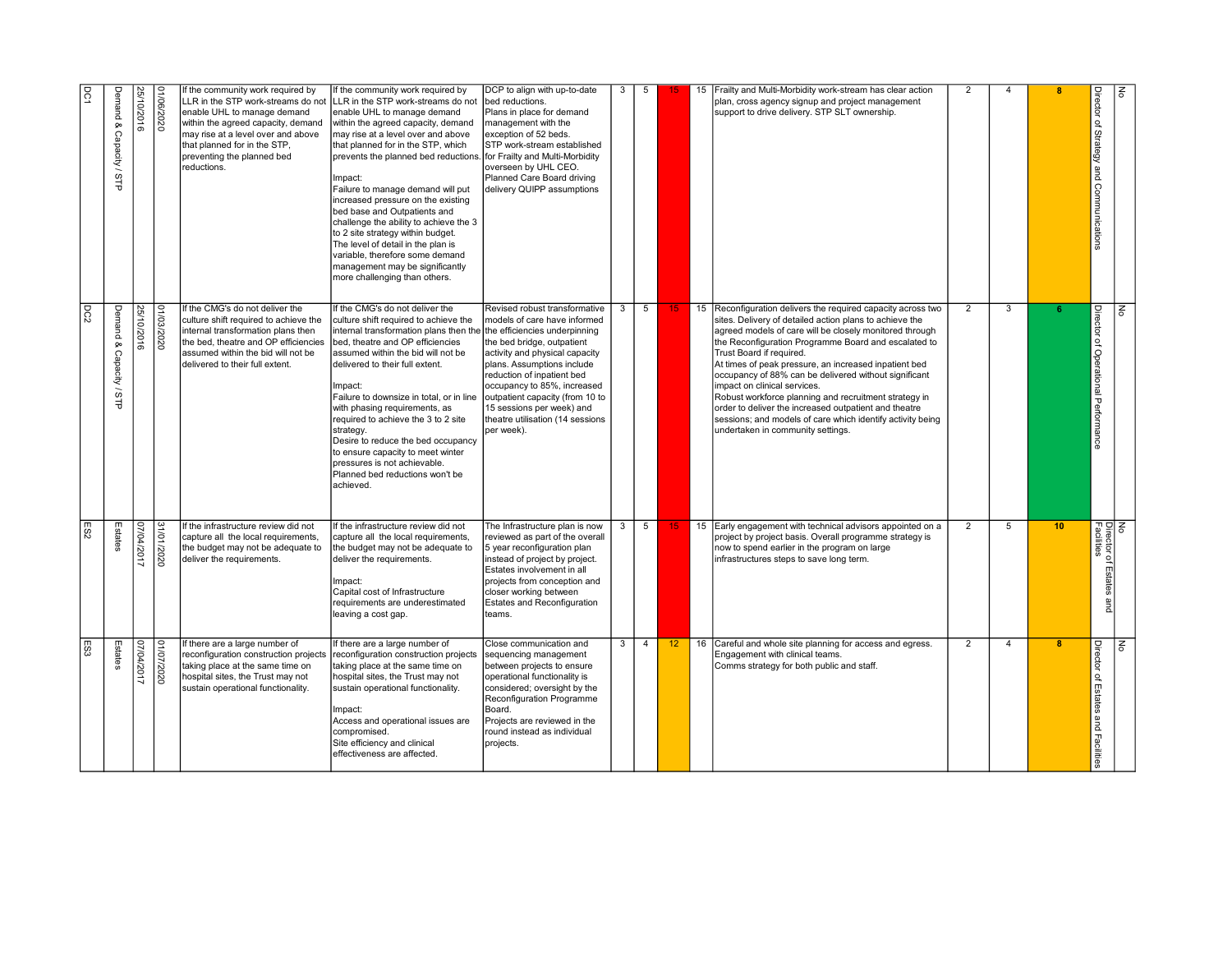| E84             | Estates         | 07/04/2017 | 1/07/2020  | If decant space is not easily<br>available within the Trust, and the<br>space that is identified may require<br>development, refurbishment and<br>FF&E, the construction programme<br>will be affected.                                                                   | If decant space is not easily available Decant solution dealt with on a<br>within the Trust, and the space that is case by case basis, budget not<br>identified may require development,<br>refurbishment and FF&E, the<br>construction programme will be<br>affected.<br>Impact:<br>Delay in programme and increased<br>costs.                                                                                                                                                                                                                                           | always identified within the<br>project.                                                                                                                                                                                                                            | $\overline{4}$ | $\overline{4}$  | 16 <sup>°</sup> | 20 | The overall program is reviewed and progressed with the<br>space planning team, significant decant space identified ir<br>DCP (Brandon unit, Mansion House) and planned as a<br>Iproiect work stream. Decant space to be funded as part of<br>DCP overall costs.                                                                                                                                                                                             | $\overline{2}$ | $\overline{a}$ | я            | No<br>Director of Estates a<br>Facilities<br>and    |  |
|-----------------|-----------------|------------|------------|---------------------------------------------------------------------------------------------------------------------------------------------------------------------------------------------------------------------------------------------------------------------------|---------------------------------------------------------------------------------------------------------------------------------------------------------------------------------------------------------------------------------------------------------------------------------------------------------------------------------------------------------------------------------------------------------------------------------------------------------------------------------------------------------------------------------------------------------------------------|---------------------------------------------------------------------------------------------------------------------------------------------------------------------------------------------------------------------------------------------------------------------|----------------|-----------------|-----------------|----|--------------------------------------------------------------------------------------------------------------------------------------------------------------------------------------------------------------------------------------------------------------------------------------------------------------------------------------------------------------------------------------------------------------------------------------------------------------|----------------|----------------|--------------|-----------------------------------------------------|--|
| ES5             | Estates         | 29/01/2018 | 01/02/2020 | If LPT estates insist on 100%<br>compliance to HBN's the allocation<br>of capital for the stroke unit may be<br>insufficient.                                                                                                                                             | f LPT estates insist on 100%<br>compliance to HBN's the allocation of ${\sf ILPT}$ estates team<br>capital for the stroke unit may be<br>insufficient.<br>Impact:<br>Inadequate budget to meet<br>requirements creating pressure on<br>emaining programme                                                                                                                                                                                                                                                                                                                 | On-going engagement with                                                                                                                                                                                                                                            | 4 <sup>1</sup> | $\overline{2}$  | 8               |    | 8 Full engagement with NHSI and NHS Estates colleagues<br>to support derogation                                                                                                                                                                                                                                                                                                                                                                              | $\overline{2}$ | $\overline{2}$ |              | <br> <br> Director of Estates and<br> Facilites     |  |
| $\overline{F2}$ | Finance         | 20/06/2017 | 01/06/2020 | If the transformed models of care do<br>not deliver the required efficiencies,<br>the reconfiguration programme may<br>not be deliverable for the agreed<br>capital envelope.                                                                                             | If the transformed models of care do   The DCP has been further<br>not deliver the required efficiencies,<br>the reconfiguration programme may<br>not be deliverable for the agreed<br>capital envelope.<br>Impact:<br>Additional capital may not be<br>available and therefore may<br>undermine the reconfiguration<br>strategy. This will also be dependent<br>on when the risk crystallises in<br>respect of the progress of different<br>projects.<br>Expectations of the organisation may<br>not be met as value engineering is<br>required to remain within budget. | developed and reviewed since<br>the last bid submission which<br>has substantially improved its<br>robustness.<br>PAU have assessed the<br>capital bid and gave assurance<br>that the values included are<br>appropriate                                            |                | $2 \mid 5 \mid$ | 10              |    | 12 Rigorous change control process in place to ensure<br>delivery within capital and revenue envelopes. Any agreed<br>increases in costs will be balanced by mitigating savings.<br>Optimisation of the procurement process to drive<br>innovative solutions.                                                                                                                                                                                                | $\overline{1}$ | 5              |              | Chief Finance Office<br>डि                          |  |
| 5               | Finance         | 21/06/2017 | /06/2020   | f some savings are brought forward<br>and delivered as part of the general<br>CIP's rather than attributable to<br>reconfiguration, the programme will<br>not deliver the assumed revenue<br>savings.                                                                     | If some savings are brought forward<br>and delivered as part of the general<br>CIP's rather than attributable to<br>reconfiguration, the programme will<br>not deliver the assumed revenue<br>savings.<br>mpact:<br>The Programme may not deliver the<br>financial benefits anticipated and<br>therefore cannot eliminate the<br>structural deficit, increasing the<br>requirement to deliver additional<br>CIPs.                                                                                                                                                         | Bottom up analysis of the<br>transformation savings<br>Ideliverable as a direct<br>consequence of<br>Reconfiguration has identified<br>in excess of £28m non-estate<br>and capital charge savings.<br>Regular monitoring of CIPs<br>against reconfiguration savings | 3              | $3^{\circ}$     | -9              |    | 12 OBC's will identify a robust financial model, which are<br>supported by UHL Clinical and Corporate Management<br>Groups.<br>A savings tracker for each scheme will monitor<br>reconfiguration savings and CIP's to avoid duplication and<br>ensure achievement of savings targets.<br>The savings target will be maintained at the proposed<br>level but the savings will be under continual review as the<br>financial and clinical environment changes. |                | $\overline{3}$ |              | <b>Chief Finance Officer</b><br>종                   |  |
| R2              | Reconfiguration | 25/10/2016 | 1112/2020  | If there is a lack of early drawdown<br>PDC and competing demands for<br>CRL including equipment previously<br>funded from revenue, there may not<br>be enough resources to develop the<br>business case to support the<br>programme in line with required<br>timescales. | f there is a lack of early drawdown<br>PDC and competing demands for<br>CRL including equipment previously<br>funded from revenue, there may not<br>be enough resources to develop the<br>business case to support the<br>programme in line with required<br>timescales.<br>Impact:<br>Delays to delivery of robust business<br>cases with consequential impact of<br>programme delay                                                                                                                                                                                     | Assumption that fees<br>expended before FBC<br>approval will be funded<br>through short-term loans which<br>are repaid upon FBC approval                                                                                                                            | 3              | 5 <sup>7</sup>  |                 |    | 16 Discuss the process for applying for upfront financial<br>drawdown in order to progress the Programme<br>development with NHSI. If required, prioritise CRL against<br>those projects that need to deliver early in the<br>programme.                                                                                                                                                                                                                     | 2              | $\overline{4}$ | $\mathbf{R}$ | Reconfiguration Programme Directo<br>$\overline{g}$ |  |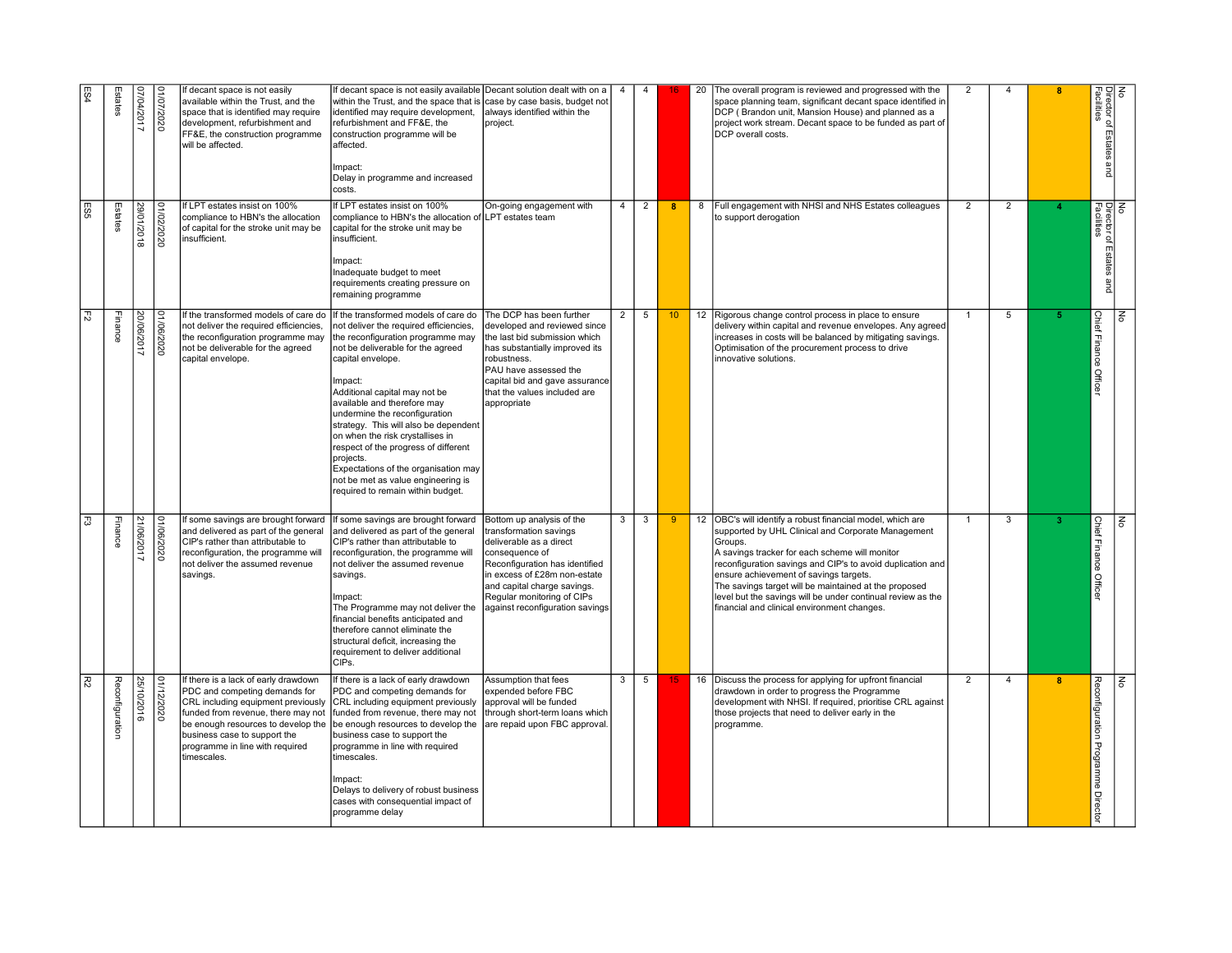| $\mathbb{R}^3$ | Reconfiguration | 07/02/2017 | 1/05/2020  | f operational pressures mean that<br>clinical teams do not have the time to<br>commit to the programme there may<br>not be enough clinical resources to<br>support the reconfiguration<br>programme.                                                           | If operational pressures mean that<br>Iclinical teams do not have the time to<br>commit to the programme there may<br>not be enough clinical resources to<br>support the reconfiguration<br>programme.<br>Impact:<br>Delay to Reconfiguration<br>Programme: lack of clinical<br>ownership; impact on quality of the<br>design; processes impacted. Capital<br>pressure to fund required resource.<br>Late engagement can cause<br>significant changes post business<br>case approval with associated time &<br>cost impact. | Early communication with<br>CMG's to identify and negotiate<br>clinical input required in future<br>projects.<br>Clinical leaders will share<br>lessons between projects.<br>Identification of £8m non<br>recurrent costs have been<br>allowed for in the PCBC. | 3 |                | 12 <sup>2</sup> |    | Changing organisational culture to ensure strategy,<br>econfiguration and transformation is part of "day iob".<br>Each project assigned clinical SRO to ensure appropriate<br>clinical involvement throughout lifetime of project.<br>Clinical / operational issues escalated from<br>Reconfiguration Programme Board to ESB for resolution<br>when required. Deputy Medical Director dedicated to<br>Reconfiguration to resolve complex clinical issues | $\overline{2}$ |                |   | Reconfiguration Programme Director          | $\frac{2}{5}$ |  |
|----------------|-----------------|------------|------------|----------------------------------------------------------------------------------------------------------------------------------------------------------------------------------------------------------------------------------------------------------------|-----------------------------------------------------------------------------------------------------------------------------------------------------------------------------------------------------------------------------------------------------------------------------------------------------------------------------------------------------------------------------------------------------------------------------------------------------------------------------------------------------------------------------|-----------------------------------------------------------------------------------------------------------------------------------------------------------------------------------------------------------------------------------------------------------------|---|----------------|-----------------|----|----------------------------------------------------------------------------------------------------------------------------------------------------------------------------------------------------------------------------------------------------------------------------------------------------------------------------------------------------------------------------------------------------------------------------------------------------------|----------------|----------------|---|---------------------------------------------|---------------|--|
| $\mathbb{R}^4$ | Reconfiguration | 1102/12017 | 020209010  | If the scope of the Reconfiguration<br>Programme increases because<br>CMGs try to use Reconfiguration to<br>deal with operational capacity issues<br>it will cause an increase in costs and<br>overspend of budget.                                            | If the scope of the Reconfiguration<br>Programme increases because<br>CMGs try to use Reconfiguration to<br>deal with operational capacity issues<br>It will cause an increase in costs and<br>overspend of budget.<br>Impact: Pressure on programme<br>budget; Pressure on CRL                                                                                                                                                                                                                                             | Reconfiguration governance<br>process i.e. Reconfiguration<br>Programme Board considers<br>requests for new projects to be<br>managed as part of the<br>Reconfiguration Programme.<br>Robust change control<br>process.                                         | 3 | $\mathbf{3}$   | 9               |    | 12 Clear communication within organisation that<br>Reconfiguration Programme has a defined scope and is<br>not responsible for addressing operational capacity<br>issues. Associated Interdependencies is a standing item<br>on Reconfiguration Programme Board agenda.<br>Issue reporting to ESB where applicable for resolution.                                                                                                                       | $\overline{2}$ | 3              |   | No<br>Reconfiguration<br>Programme Director |               |  |
| 3              | Reconfiguration | 1102/2017  | 01/06/2020 | If business cases are not approved<br>due to deviations away from HBNs<br>and HTMs, there will be a delay to<br>the programme, with a subsequent<br>impact on capital cost arising from<br>inflation.                                                          | f business cases are not approved<br>due to deviations away from HBNs<br>and HTMs, there will be a delay to<br>the programme, with a subsequent<br>impact on capital cost arising from<br>inflation.<br>Impact:<br>If the PAU are not assured that<br>derogation will create functional<br>space, they will not support the<br>project / Business case and it may<br>not get approved.<br>Pressure on programme budget.<br>Trust does not realise full potential<br>reduction in backlog maintenance in<br>a timely manner. | nclusion of PAU and NHSI in<br>discussions about derogations<br>n business case development.                                                                                                                                                                    | 2 | $\mathbf{3}$   |                 |    | Inclusion of PAU in discussions about derogations in<br>business case development; clinically delivered design to<br>ensure functionality, supported by mock-ups which have<br>clinical support and sign off.                                                                                                                                                                                                                                            | 2              | 3              |   | Reconfiguration Programme Director          | $\leq$        |  |
| 萃              | Reconfiguration | 14/11/2017 | 0202/90/10 | If the external approvals process for<br>business cases is delayed, individual<br>projects will be delayed, with<br>potential consequential delay to the<br>Reconfiguration Programme, with<br>subsequential impact on capital cost<br>arising from inflation. | If the external approvals process for<br>business cases is delayed, individual<br>projects will be delayed, with potential requirements, project<br>consequential delay to the<br>Reconfiguration Programme, with<br>subsequential impact on capital cost<br>arising from inflation.<br>Impact:<br>Individual projects are delayed,<br>disrupting project interdependencies<br>and delaying other projects.<br>Programme as a whole delayed.                                                                                | Regular engagement with<br>NHSI to understand their<br>interdependencies and likely<br>number of business cases that<br>will require detailed review.                                                                                                           | 3 | $\overline{4}$ | 12 <sup>2</sup> | -9 | Continue engagement with NHSI/E on each project as<br>designs and business cases develop.<br>Early discussions with NHSI/E on the potential to pilot<br>streamlined business case approval process.                                                                                                                                                                                                                                                      | 2              | $\overline{4}$ | 8 | Reconfiguration Programme Directo           | $\leq$        |  |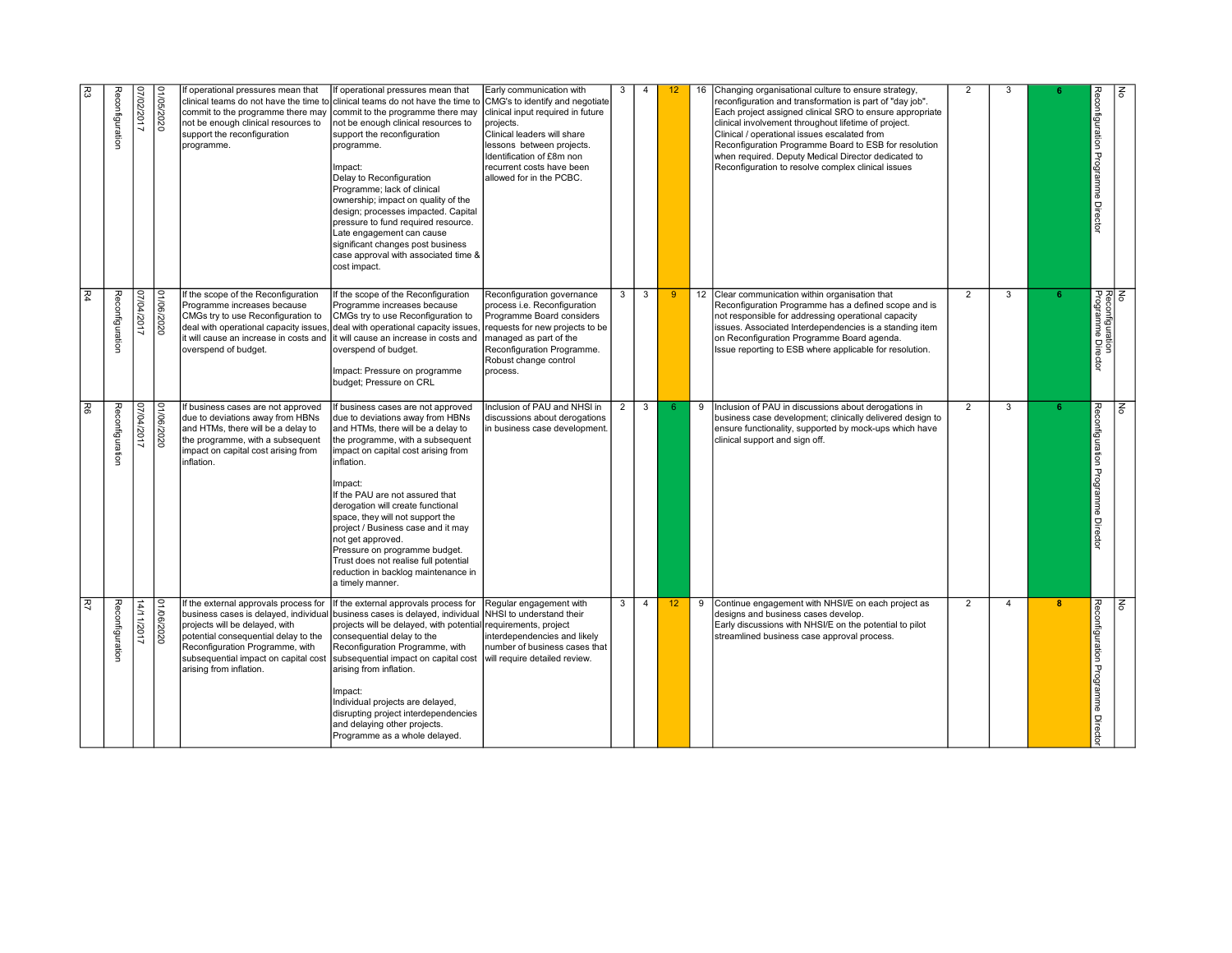|                                                                                                                                                                                                                                                                                                                                                                                                                                                                                                                                         | WF2<br>WF3                                                                                                                                                                                                                                                                                                                                                                                                                                                                                                                                                                                                                                                                                                                                                                                                     | WF1                                                                                                                                                                                                                                                                                                                                                                                                                                                                                                                    | $\overline{5}$                                                                                                                                                                                                                                                                                                                                                                                                                                                          |
|-----------------------------------------------------------------------------------------------------------------------------------------------------------------------------------------------------------------------------------------------------------------------------------------------------------------------------------------------------------------------------------------------------------------------------------------------------------------------------------------------------------------------------------------|----------------------------------------------------------------------------------------------------------------------------------------------------------------------------------------------------------------------------------------------------------------------------------------------------------------------------------------------------------------------------------------------------------------------------------------------------------------------------------------------------------------------------------------------------------------------------------------------------------------------------------------------------------------------------------------------------------------------------------------------------------------------------------------------------------------|------------------------------------------------------------------------------------------------------------------------------------------------------------------------------------------------------------------------------------------------------------------------------------------------------------------------------------------------------------------------------------------------------------------------------------------------------------------------------------------------------------------------|-------------------------------------------------------------------------------------------------------------------------------------------------------------------------------------------------------------------------------------------------------------------------------------------------------------------------------------------------------------------------------------------------------------------------------------------------------------------------|
|                                                                                                                                                                                                                                                                                                                                                                                                                                                                                                                                         |                                                                                                                                                                                                                                                                                                                                                                                                                                                                                                                                                                                                                                                                                                                                                                                                                |                                                                                                                                                                                                                                                                                                                                                                                                                                                                                                                        |                                                                                                                                                                                                                                                                                                                                                                                                                                                                         |
| Workforce &<br>8                                                                                                                                                                                                                                                                                                                                                                                                                                                                                                                        | Workforce &<br>$\mathsf{S}$                                                                                                                                                                                                                                                                                                                                                                                                                                                                                                                                                                                                                                                                                                                                                                                    | Workforce &<br>$\mathsf{S}$                                                                                                                                                                                                                                                                                                                                                                                                                                                                                            | Reconfiguration                                                                                                                                                                                                                                                                                                                                                                                                                                                         |
| 15/02/2017                                                                                                                                                                                                                                                                                                                                                                                                                                                                                                                              | 15/02/2017                                                                                                                                                                                                                                                                                                                                                                                                                                                                                                                                                                                                                                                                                                                                                                                                     | 15/02/2017                                                                                                                                                                                                                                                                                                                                                                                                                                                                                                             | 14/11/2017                                                                                                                                                                                                                                                                                                                                                                                                                                                              |
| 01/06/2020                                                                                                                                                                                                                                                                                                                                                                                                                                                                                                                              | 01/06/2020                                                                                                                                                                                                                                                                                                                                                                                                                                                                                                                                                                                                                                                                                                                                                                                                     | 1/06/2020                                                                                                                                                                                                                                                                                                                                                                                                                                                                                                              | 1/06/2020                                                                                                                                                                                                                                                                                                                                                                                                                                                               |
| system such as Primary Care and<br>Social Care create greater<br>competition for a range of roles with<br>effectively or sustainably.                                                                                                                                                                                                                                                                                                                                                                                                   | If there is a lack of system wide<br>consistency and sustainability in the<br>way change and improvement is<br>shifts required for new models of<br>care won't be delivered.<br>If changes in other parts of the                                                                                                                                                                                                                                                                                                                                                                                                                                                                                                                                                                                               | If there is not enough workforce<br>supply for some staff groups, e.g.<br>key skills in appropriate roles, UHL<br>will not be able to staff key services<br>effectively or sustainably.                                                                                                                                                                                                                                                                                                                                | If there is project scope creep or<br>changes to models of care as the<br>programme and cost of the individual programme and cost of<br>project and reconfiguration as a<br>whole.                                                                                                                                                                                                                                                                                      |
| system such as Primary Care and<br>Social Care create greater<br>competition for a range of roles with<br>a limited workforce supply, we could $ a $ limited workforce supply, we could<br>have an inability to staff key services   have an inability to staff key services<br>effectively or sustainably. This may<br>be caused by radical changes to<br>models and settings of care (moving<br>care closer to home, shifting capacity<br>into the community).<br>Impact<br>Demand and Supply of trained<br>workforce does not align. | If there is a lack of system wide<br>consistency and sustainability in the<br>way change and improvement is<br>managed, the capacity and capability managed, the capacity and capability methodology, including Better<br>shifts required for new models of<br>care won't be delivered. Clinicians<br>have worked in traditional role<br>models for a considerable time and<br>current ways of working are deeply<br>embedded. Needs to move to<br>alternative multidisciplinary teams.<br>Impact:<br>Disaffected staff leading to higher<br>turnover, increased sickness and<br>lower morale<br>Hearts and minds are not changed;<br>cultural change not achieved which<br>results in the full benefits of the<br>transformation in clinical models not<br>being achieved<br>If changes in other parts of the | If there is not enough workforce<br>supply for some staff groups, e.g.<br>registered nurses or a lack of certain ∣registered nurses or a lack of certain ∣manage a system wide<br>key skills in appropriate roles, UHL<br>will not be able to staff key services<br>effectively or sustainably.<br>Impact<br>Lack of supply and high turnover of<br>appropriately skilled staff across<br>organisational boundaries.<br>Increased revenue costs.<br>Increased premium pay spend.<br>Brexit may affect supply of staff. | If there is project scope creep or<br>changes to models of care as the<br>project progresses it could impact on project progresses it could impact on the importance of minimising<br>reconfiguration as a whole. This<br>could happen if there is a long<br>timescale between project planning<br>and delivery not happening for many appropriate Change Control<br>vears.<br>Impact<br>Increased costs of project, adding<br>pressure to overall programme<br>budget. |
| Planning group established to<br>monitor, challenge and support<br>the themes under development<br>In the STP                                                                                                                                                                                                                                                                                                                                                                                                                           | LLR Staff Mobility group<br>established to support flexible<br>employment. 'UHL Way'<br>Teams launched and<br>supporting transformation<br>LLR Strategic Workforce                                                                                                                                                                                                                                                                                                                                                                                                                                                                                                                                                                                                                                             | LLR Workforce Attraction and<br>Retention group established to<br>recruitment strategy.<br>Workforce Planning Toolkit in<br>place.                                                                                                                                                                                                                                                                                                                                                                                     | Project Boards provide<br>oversight of work and stress<br>changes to scope.<br>Project manager and<br>Reconfiguration Programme<br>Director to monitor and ensure<br>process is followed                                                                                                                                                                                                                                                                                |
|                                                                                                                                                                                                                                                                                                                                                                                                                                                                                                                                         | $3^{\circ}$                                                                                                                                                                                                                                                                                                                                                                                                                                                                                                                                                                                                                                                                                                                                                                                                    | 3                                                                                                                                                                                                                                                                                                                                                                                                                                                                                                                      | $\mathbf{3}$                                                                                                                                                                                                                                                                                                                                                                                                                                                            |
|                                                                                                                                                                                                                                                                                                                                                                                                                                                                                                                                         | 5 <sup>5</sup><br>$4 \mid 4$                                                                                                                                                                                                                                                                                                                                                                                                                                                                                                                                                                                                                                                                                                                                                                                   | 5 <sup>5</sup>                                                                                                                                                                                                                                                                                                                                                                                                                                                                                                         | $\overline{4}$                                                                                                                                                                                                                                                                                                                                                                                                                                                          |
|                                                                                                                                                                                                                                                                                                                                                                                                                                                                                                                                         |                                                                                                                                                                                                                                                                                                                                                                                                                                                                                                                                                                                                                                                                                                                                                                                                                |                                                                                                                                                                                                                                                                                                                                                                                                                                                                                                                        | 12 <sup>°</sup>                                                                                                                                                                                                                                                                                                                                                                                                                                                         |
|                                                                                                                                                                                                                                                                                                                                                                                                                                                                                                                                         |                                                                                                                                                                                                                                                                                                                                                                                                                                                                                                                                                                                                                                                                                                                                                                                                                |                                                                                                                                                                                                                                                                                                                                                                                                                                                                                                                        | 16                                                                                                                                                                                                                                                                                                                                                                                                                                                                      |
| Planning, OD, training and education and staff mobility.<br>Assure alignment with strategic and operational planning<br>through Reconfiguration Programme and alignment with<br>BAU.                                                                                                                                                                                                                                                                                                                                                    | 16 Develop implementation plan for the 'UHL Way' and<br>develop an LLR Way. Utilise Local Workforce Action<br>Board (LWAB) and sub groups on staff mobility, attraction<br>and retention, staff capability, OD & Strategic Workforce<br>Planning<br>16 Develop LLR wide process including; Strategic Workforce                                                                                                                                                                                                                                                                                                                                                                                                                                                                                                 | 16 Develop an integrated workforce strategy that aligns with<br>transformative models of care and ways of working, and<br>new roles to create more flexibility in staffing.<br>An improved environment has been shown to increase<br>recruitment and retention of staff.<br>Provide organisational development support to managers<br>to ensure that the changing needs in service can be<br>delivered.                                                                                                                | Strong governance in place and models of care / project<br>scope is clearly defined at the point of hand over to design<br>team.<br>Change Control process to be utilised to ensure full<br>impact of any proposed change is understood.<br>Models of care reviewed annually.                                                                                                                                                                                           |
|                                                                                                                                                                                                                                                                                                                                                                                                                                                                                                                                         | $\overline{2}$<br>$\overline{1}$                                                                                                                                                                                                                                                                                                                                                                                                                                                                                                                                                                                                                                                                                                                                                                               | $\overline{2}$                                                                                                                                                                                                                                                                                                                                                                                                                                                                                                         | $\overline{2}$                                                                                                                                                                                                                                                                                                                                                                                                                                                          |
|                                                                                                                                                                                                                                                                                                                                                                                                                                                                                                                                         | $\overline{4}$<br>$\overline{3}$                                                                                                                                                                                                                                                                                                                                                                                                                                                                                                                                                                                                                                                                                                                                                                               | $\overline{4}$                                                                                                                                                                                                                                                                                                                                                                                                                                                                                                         | $\overline{2}$                                                                                                                                                                                                                                                                                                                                                                                                                                                          |
|                                                                                                                                                                                                                                                                                                                                                                                                                                                                                                                                         | $\mathbf{R}$                                                                                                                                                                                                                                                                                                                                                                                                                                                                                                                                                                                                                                                                                                                                                                                                   | 8                                                                                                                                                                                                                                                                                                                                                                                                                                                                                                                      |                                                                                                                                                                                                                                                                                                                                                                                                                                                                         |
| Director of People<br>and<br>S.                                                                                                                                                                                                                                                                                                                                                                                                                                                                                                         | Direct of People and OD                                                                                                                                                                                                                                                                                                                                                                                                                                                                                                                                                                                                                                                                                                                                                                                        | Director of People<br>and<br>8                                                                                                                                                                                                                                                                                                                                                                                                                                                                                         | Reconfiguration Programme Director                                                                                                                                                                                                                                                                                                                                                                                                                                      |
|                                                                                                                                                                                                                                                                                                                                                                                                                                                                                                                                         | डि<br>डि                                                                                                                                                                                                                                                                                                                                                                                                                                                                                                                                                                                                                                                                                                                                                                                                       | $\overline{z}$                                                                                                                                                                                                                                                                                                                                                                                                                                                                                                         | $\leq$                                                                                                                                                                                                                                                                                                                                                                                                                                                                  |
|                                                                                                                                                                                                                                                                                                                                                                                                                                                                                                                                         |                                                                                                                                                                                                                                                                                                                                                                                                                                                                                                                                                                                                                                                                                                                                                                                                                |                                                                                                                                                                                                                                                                                                                                                                                                                                                                                                                        |                                                                                                                                                                                                                                                                                                                                                                                                                                                                         |
|                                                                                                                                                                                                                                                                                                                                                                                                                                                                                                                                         |                                                                                                                                                                                                                                                                                                                                                                                                                                                                                                                                                                                                                                                                                                                                                                                                                |                                                                                                                                                                                                                                                                                                                                                                                                                                                                                                                        |                                                                                                                                                                                                                                                                                                                                                                                                                                                                         |